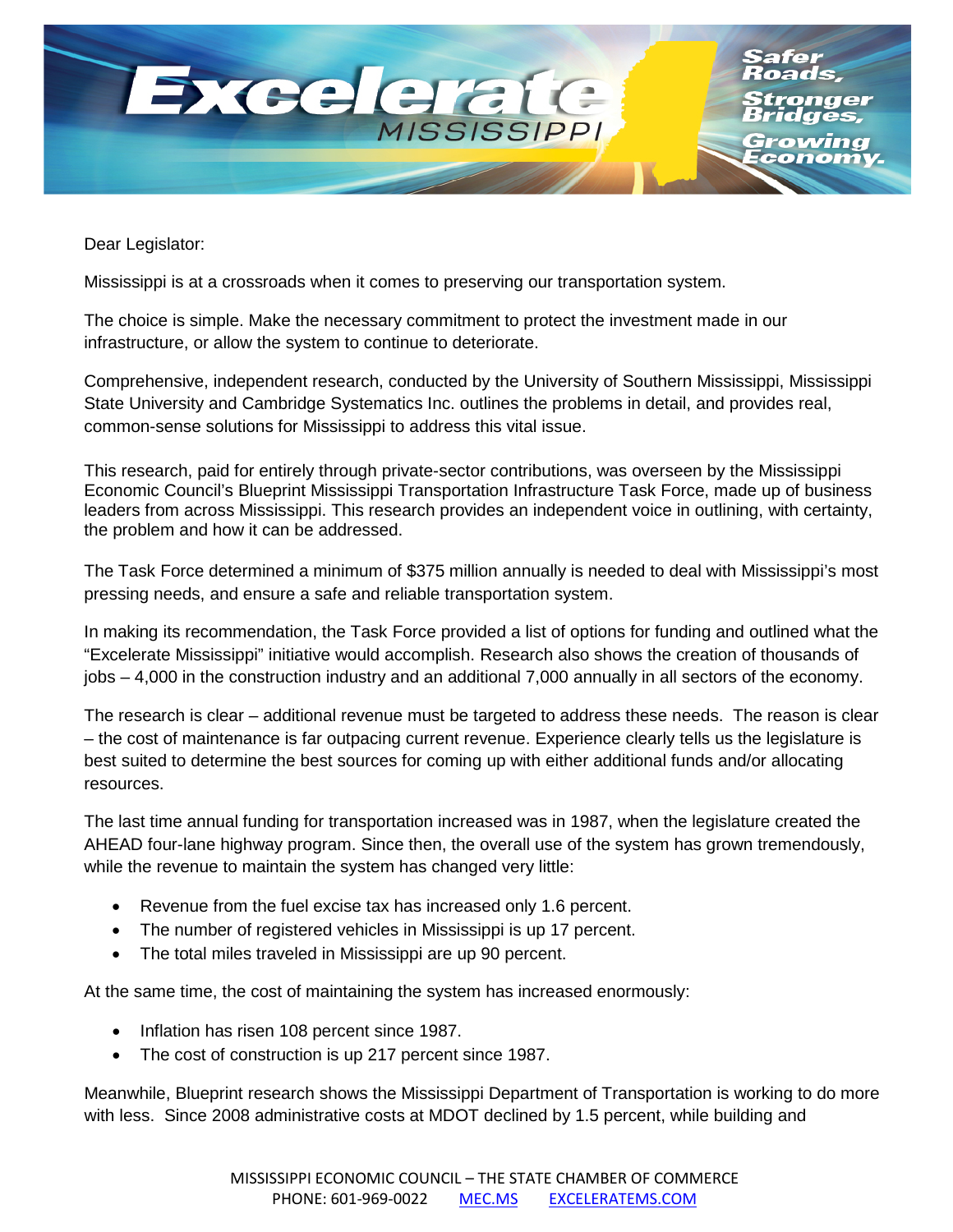equipment costs dropped by almost 3 percent, even though inflation during this period rose more than 9 percent.

The latest national research by The Reason Foundation shows MDOT's approach has improved from 16<sup>th</sup> in 2010 to  $8<sup>th</sup>$  in the most recent rankings comparing overall system performance with the resources available. But Mississippi continues to face challenges as the study ranks Mississippi  $30<sup>th</sup>$  in rural interstate pavement conditions and  $21<sup>st</sup>$  in deficient bridges.

A recent report from the legislature's Joint Committee on Performance Evaluation and Expenditure Review (PEER) shows "MDOT's priorities and funding have shifted away from new capacity projects to system preservation projects." But in every region of the state citizens, community leaders and economic developers are demanding additional highway capacity. With additional funding, sidelined projects can get back on track.

Failure to address appropriate highway funding will have major consequences:

- The cost of road and bridge repair will continue to rise. Preventative maintenance is four times less expensive than major repairs.
- The cost to consumers will also be greater. Instead of paying 37 cents a day per registered vehicle to fund the "Excelerate Mississippi" program, Taxpayers will face an increase of \$1.75 a day in additional vehicle operating costs.
- There will be lost opportunities for business growth and lost opportunities for Mississippians who could've had good paying and productive careers.
- The safety of our citizens will also be compromised. School buses already face detours. Firefighters also face longer alternative routes. These problems will continue to get worse.

Mississippians understand this issue is real. Scientific polling of 1,000 voters in every part of the state shows 53 percent support a reasonable plan for increasing taxes or fees, provided new funding is spent only on roads and bridges.

"Excelerate Mississippi" outlines a program for catching up on fixing our crumbling roads and bridges, while at the same time building new capacity to keep our economic development engine running. The result will be safer roads…stronger bridges…a growing economy…and more opportunities for our people.

*Thank you for your consideration,*

*Joe F. Sanderson, Jr., Chair Blueprint Mississippi Transportation Infrastructure Task Force, Jones County*

Bill Jones, Adams County Aaron Shermer, Adams County Anne Rushing, Alcorn County Sam Tull, Alcorn County T. Martin Williams, Alcorn County Wanda Gatlin, Amite County

Hollis Cheek, Attala County Sarah Walker, Benton County J Paul Janoush, Bolivar County Suzette Matthews, Bolivar County Judson Thigpen, III, Bolivar County Jerry Nix, Calhoun County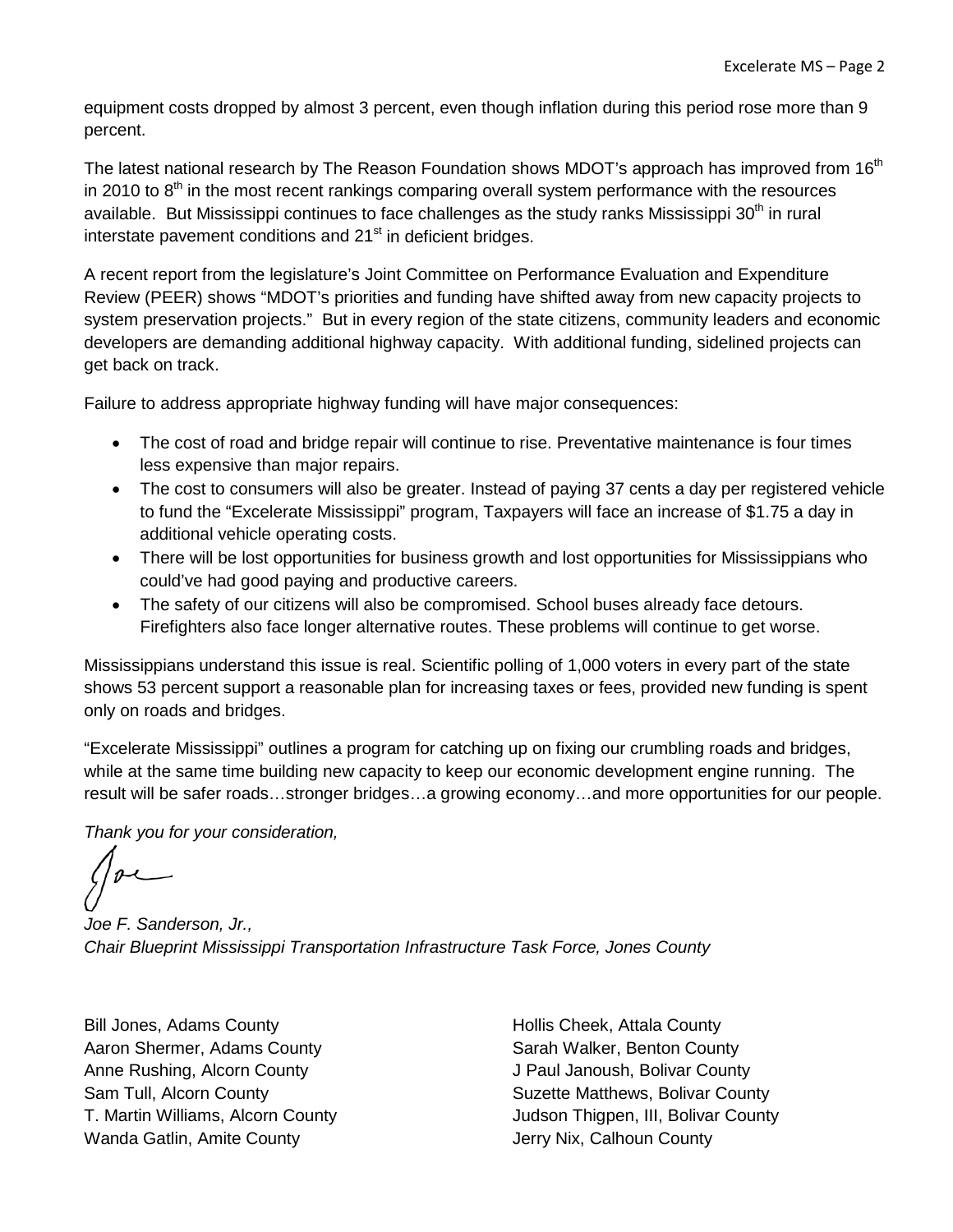Bobby Steele, Calhoun County Mary Ann Stinson, Carroll County Hassell H. Franklin, Chickasaw County Elizabeth A. Harrison, PhD, Chickasaw County Donna McKay, Choctaw County Michael Thomas, Choctaw County Robert Gage, Claiborne County Pepper Beckman, Clarke County Lisa Klutts, Clay County Ron Hudson, Coahoma County Arthur L. Evans, Jr., Copiah County Bill Blain, Covington County Buddy Wolverton, Covington County Jeff Field, DeSoto County Charles Gordon, Desoto County Lee Talbot, Desoto County Jim Compton, Forrest County Karl Ficken, Forrest County Mike Kuykendall, Forrest County Brandon Smith, Forrest County Benjamin M. Stevens, III, Forrest County Robert Tatum, Forrest County Lawrence Warren, Forrest County Randall West, Forrest County Brad Jones, Franklin County Mike Smith, George County Paul L. Walters, Greene County Joe Lee, Grenada County Harry Lott, Jr., Grenada County Mary Kay Hubbard, Hancock County Johnny Atherton, Harrison County Paul J. Bertucci, Harrison County Padrick Dennis, Harrison County Dave Dennis, Harrison County Bill Hessell, Harrison County Rex E. Kelly, Harrison County Chuck Ladner, Harrison County Joel Moody, Harrison County Erin Moody, Harrison County Mark Patton, Harrison County George Schloegel, Harrison County Steven Warren, Harrison County Anthony Wilson, Harrison County William G. Yates, III, Harrison County Martha Cooke, Hinds County Billy Deviney, Hinds County Haley Fisackerly, Hinds County

Mayo Flynt, Hinds County Gerad Hardy, Hinds County Mark Hosemann, Hinds County Jerry Host, Hinds County Andrea Kilian, Hinds County Anthony Kilian, Hinds County William W. Lampton, Hinds County Doug Levanway, Hinds County Michael B. McArthur, Hinds County Stephen Paul, Hinds County Jon Turner, Hinds County Josh Uhinck, Hinds County David Watkins, Hinds County Gray Wiggers, Hinds County Rebecca Lee Wiggs, Hinds County Allen Williamson, Hinds County Wayne Bowling, Holmes County Huey Townsend, Humphreys County Kit McCoy, Issaquena County Chip Crane, Ittawamba County Thomas Kline, Ittawamba County Greg Cronin, Jackson County Walker Foster, Jackson County Fred Osing, Jackson County Jamie Holder, Jasper County Charles Holder, Jasper County Kevin Bonds, Jefferson County Grant Dyess, Jefferson Davis County Anthony Waits, Jefferson Davis County Stan Burton, Jones County John Christian, Jones County Louis Crumbley, Jones County Doug Higginbotham, Jones County Chris Wilson, Jones County Glynn Pittman, Kemper County William Lewis, Jr., Lafayette County Allen Anderson, Lamar County Tommy Dulaney, Lauderdale County Jim McGinnis, Lauderdale County C.D. Smith, Lauderdale County Charlie Robinson, Lawrence County Lee Carson, Leake County David Brevard, Lee County R.B. Dossett, Jr., Lee County Joe Geddie, Lee County Jim Goodwin, Lee County Robert Haggerty, Lee County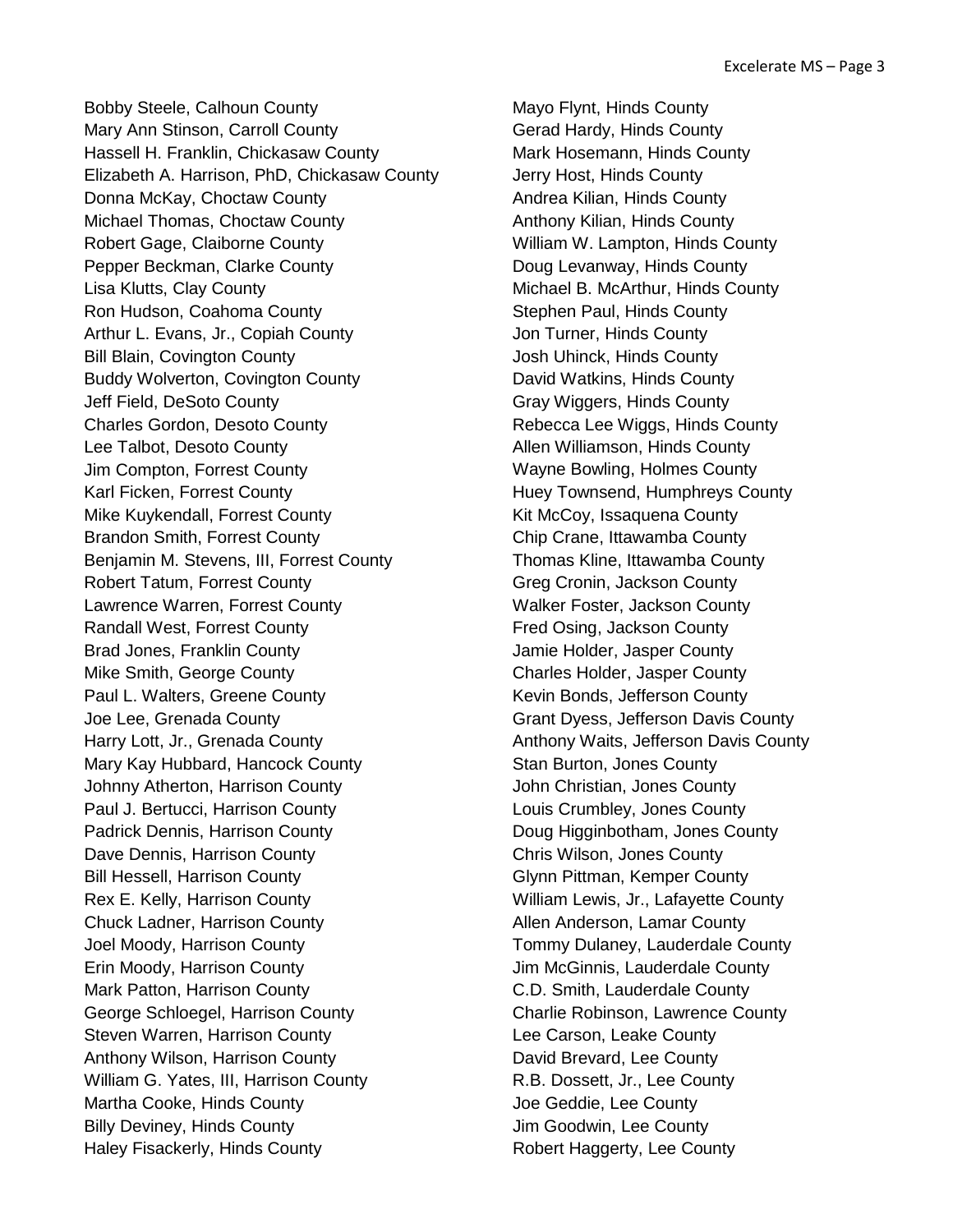Brent Koslo, Lee County Aubrey Patterson, Lee County Jack R. Reed, Jr., Lee County Tom Robinson, Lee County Dan Rollins, Lee County David Rumbarger, Lee County James Threadgill, Lee County Steve Wallace, Lee County Bill Crump, Leflore County Clint Estess, Lincoln County Ryan Holmes, Lincoln County Bill Jacobs, Lincoln County Craig Rosenthal, Lincoln County Bill Sones, Lincoln County Nick Ardillo, Lowndes County Jimmy Galloway, Lowndes County R. Perry Lucas, Lowndes County Mark Smith, Lowndes County W. Lance Walters, Lowndes County Michelle Whittle, Lowndes County Bart Wise, Lowndes County Phil Buffington, Madison County Michael Callahan, Madison County Alveno Castilla, Madison County Arthur DuCote, Madison County David Gates, Madison County Matt Holleman, Madison County Gloria B. Johnson, Madison County Paul J. McKenzie, Madison County Carol Pigott, Madison County Philip Shirley, Madison County W.Thomas Siler, Jr., Madison County Ronnie Tubertini, Madison County Max Yates, Madison County Scott Alan Yetter, Madison County Jeff Dungan, Marion County Pat R. Woods, Marshall County Todd Wilemon, Monroe County David Putman, Montgomery County Don Kilgore, Neshoba County Charles Phillips, Neshoba County Eric Prince, Neshoba County Leigh Anne Whittle, Newton County Kirk Rushing, Noxubee County Lewis Mallory, Oktibbeha County Jerry Toney, Oktibbeha County Sonny Simmons, Panola County

Dr. William Lewis, Pearl River County Kimberly Hinton, Perry County Ed Dundas, Pike County Johnny D. Richard, Pike County Jim Sneed, Pontotoc County Leon Hays, Prentiss County Earl Stone, Prentiss County Angie Crawford, Quitman County James Bowman, Rankin County Thomas Burnham, Rankin County Steve Dobbs, Rankin County Peter Foley, Rankin County Aaron French, Rankin County William N. Hodges, Rankin County Leigh Knighton, Rankin County Melanie A. Morgan, Rankin County Charles W. Nicholson, Jr., Rankin County Daniel Pantello, Rankin County Brad Parker, Rankin County Bruce Rea, Rankin County Edward Russell, Rankin County Monique Uelmen, Rankin County Kevin Van de Ven, Rankin County Brandon Wynn, Rankin County Allen Breland, Scott County Andy Anderson, Sharkey County Mike Lamensdorf, Sharkey County Robert Barnes, Simpson County Darrell W. Temple, Smith County A. Wynn Alexander, Stone County Chris Cain, Stone County Tom Gresham, Sunflower County Walton Gresham, Sunflower County Courtney Phillips, Sunflower County J. B. "Randy" Randall, Sunflower County Ed Robinson, Sunflower County Tim Timbs, Sunflower County Ray Rounsaville, Tallahatchie County Rob Rowland, Tallahatchie County Mike Wagner, Tallahatchie County Haywood Wilson, Tallahatchie County George P. Cossar, III, Tate County Steve Glidewell, Tippah County Bobby P. Martin, Tippah County Jason Wharton, Tishamingo County Webster Franklin, Tunica County Phil Nanney, Union County